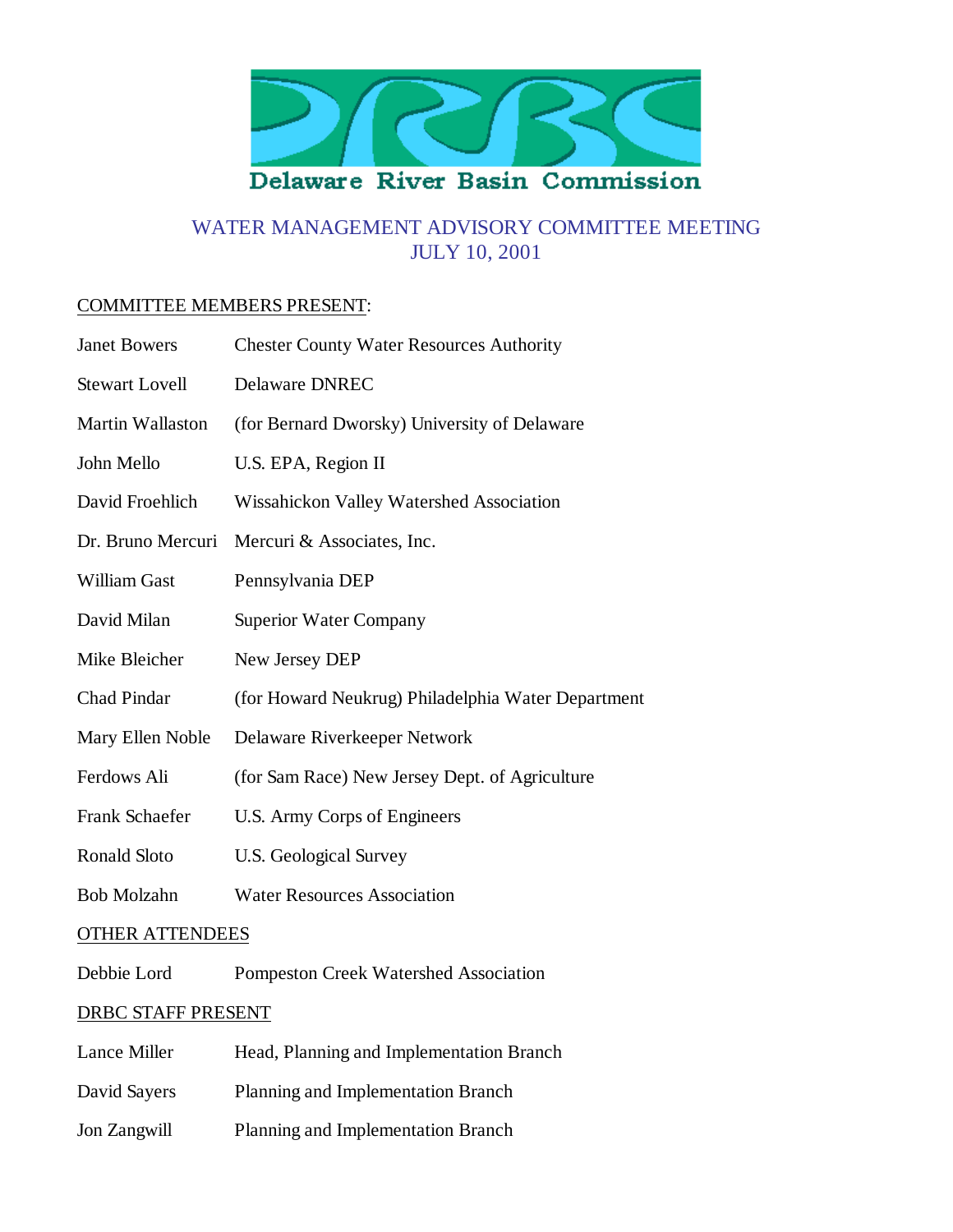#### **Call to order**

Meeting was called to order by Chairman Mercuri at 9:30 a.m.

## 1. **Minutes of Previous Meeting and Procedural Issues (Attachment 1) (Lance Miller)**

The minutes from the previous meeting were reviewed. The minutes were accepted as written, by consensus.

Lance Miller presented existing procedures/changes (handout given). Discussion involved voting procedures. The Chairman of the Committee will attend the Commission Meeting and report the recommendations. For any submittal of the Committee that requires Commission Action, the Committee Chair will ensure the preparation of a report summarizing the discussions leading to a vote which shall attach any opinion(s) provided by the dissenter(s). The revisions to the Procedures were accepted by consensus and the revised version provided to the members.

## 2. **Revised Draft of IRP Guidance (Attachment 2) (Janet Bowers)**

Janet Bowers discussed the IRP draft dated June 20, 2001 (Guidelines for Developing an Integrated Resource Plan). This was presented to this Committee in January as a preliminary draft. The purpose of this IRP is to provide a framework for a comprehensive approach to water resource management. Comments from several Committee members were made on issues concerning the science behind the IRP and the potential for some municipalities to use the guidelines to restrict growthgiven.

The Committee was in agreement that members should have more time to review the IRP guidelines. Janet Bowers recommended that any comments be submitted to the Subcommittee as quickly as possible. The Subcommittee will meet on August 23, 2001. All comments/suggestions/concerns should be submitted via e-mail by July 31, 2001, to Jonathan Zangwill.

## 3. **Instream Flow Study - Paper for Discussion (Attachment #3) (Ronald Sloto)**

The materials presented were prepared by Leroy Young who was not able to attend the meeting. The various issues included:

- Surface water withdrawals
- Impact on the fish habitat
- Pumping ground water and reductions in base flow

The instream flow study provides a method where the above issues can be quantified and resolved. Leroy Young developed a basic methodology for the cold water fisheries. The proposed methodology would be applicable to warm water fisheries. The Committee then gave comments. Discussion related to whether the model would be for average flows for each month, how much fieldwork would be necessary to develop the model and what it would cost. William Gast suggested that this was an issue that needed to be discussed with the PADEP. The Committee accepted this suggestion.

## 4. **Comprehensive Plan - Goals Document (Lance Miller)**

Lance Miller presented the Delaware River Basin Comprehensive Plan process draft dated June 5, 2001.

DRBC is working on a revision to the Comprehensive Plan. At the direction of the Commissioners this effort is being done in consultation with a Watershed Advisory Council.

The original process called for the Council to develop a set of issues to guide discussions. Once the Council agreed to the issues, then these issues would be given to the various Advisory Committees to develop goals.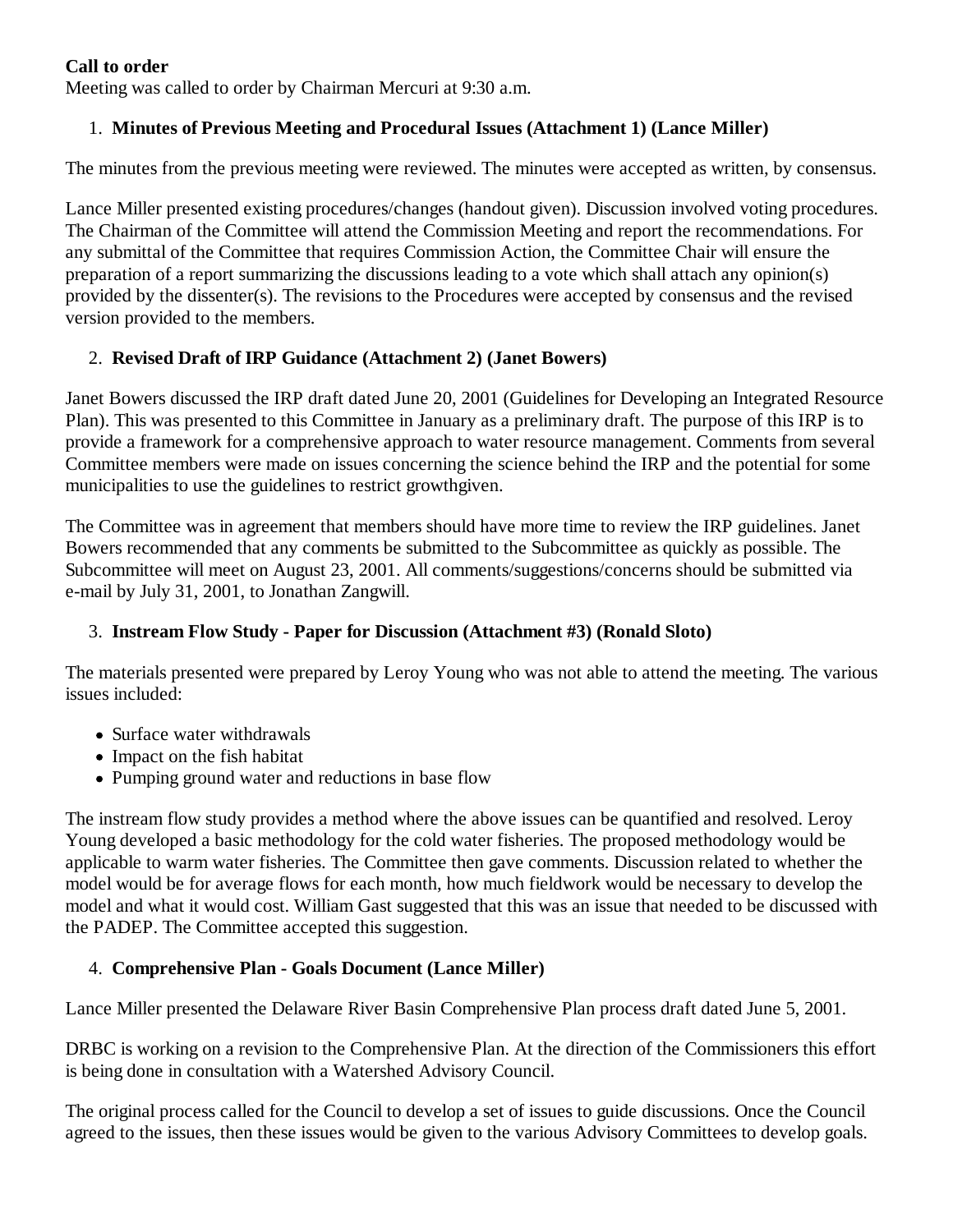Once drafted, these goals would be given back to the Council for refinement. Thereafter, the Advisory Committees would develop strategies to achieve these goals.

At the Council workshop in May the Council suggested a change in the process. The Council asked DRBC to develop a straw proposal for the Comprehensive Plan goals. The Watershed Advisory Council would then review these goals.

DRBC has prepared a draft goals document (copy given to the Committee). The Council will review (modify/refine), these goals at their July 24th meeting. Advisory Committees are being asked to review these goals and objectives and provide input to their liaison (which is your chairman, Bruno Mercuri) to the Council.

- After the July meeting, the goals document will be revised and sent out for written comments
- Another version of goals document will be prepared and another meeting held in September for further discussion of the document
- If an agreement is reached on the goals and objectives, the next step would be public review at a series of meetings to be held in November. There would then be a workshop in November to review that input and to finalize the goals and objectives at that point in time
- The goals and objectives would be submitted to the Commissioners for their consideration
- Once the Commissioners agrees these goals and objectives, they would be given to the Advisory Committees for the development of management strategies and performance indicators
- DRBC Staff and Consultants will be used to develop draft documents for the Advisory Committees to review
- A mid-course discussion will be held between the Advisory Committees and the Council and then the Advisory Committees would formally present the draft strategies to the Council (Nov. 2002)
- These strategies would go out for comment at another round of public meetings.
- Advisory Committees will meet in 2003 for reaction of information received and for final strategies to be present to the Council in March 2003
- Last stage of the process would be for DRBC and their consultants to take this information and prepare a draft Comprehensive Plan that the Council will review. A final set of public meetings will be held in the fall of 2003 and the Council will provide the Commissioners with their recommendation for a Comprehensive Plan by the end of 2003.

Any comments on this document should be presented to Bruno Mercuri by July 24, 2001, so that he can have them when he attends the Council Meeting. Another opportunity will be available to comment on the goals and objectives. A third opportunity will be available to comment on the goals and objective as strategies are developed.

#### 5. **Data Needs Resolution - Reporting Template (David Sayers)**

David Sayers reviewed the reporting template that he is preparing for implementation of the Data Needs Resolution, 2001-8 (handout). DRBC would like to receive the data in a consistent format to ease data entry and use. David requested some clarification on how terms were defined in the resolution. The Committee gave suggestions and comments but also decided this issue was best addressed by a conference call between DRBC and the members of the former data needs sub-committee.

## 6. **Other Business and Next Meeting**

- Janet Bowers stated appreciation to staff for getting members to the meeting, replacing members, and having a quorum.
- A request was made to distribute an updated list of members of this committee.
- The next meeting of the Water Management Advisory committee will be on September 25, 2001.